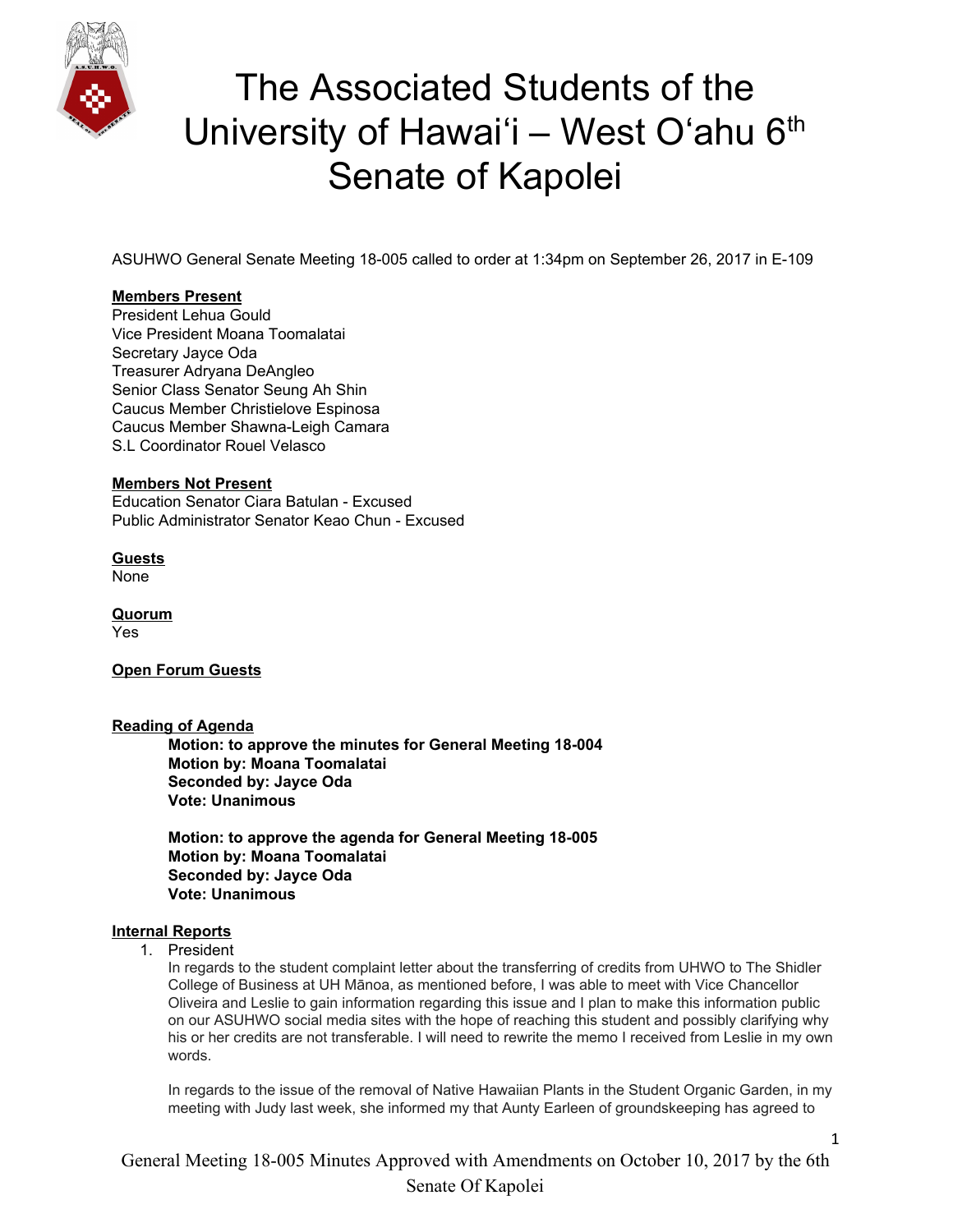

allow us to start a medicinal/Native Hawaiian garden in the area behind the library. Therefore, the cuttings made by Tasia and her team will be planted in the new area and the old plants will not be removed until the new plants have sprouted and it can be confirmed that they will thrive in that area. For now, all other non-Native Hawaiian plants that are beyond the buffer line will be removed.

Also, I received an email from a graduate student in the Department of Education and Counseling at Villanova University named Emily Crawford. She is assisting on a project relating to college-aged student activists and she is asking that I forward the consent form and survey link she sent me to any and all college student activist members. Therefore, I'd like to ask the senate to participate in this survey in order to help this student.

### 2. Vice President

I have been meeting with senate members to discuss their initiatives for this semester. I met with Seugh Ah and Shawna to discuss and brainstorm different initiative ideas they have both finalized their initiative topics. I also met with Ciara and confirmed her initiative and the progress that she has made so far.

### 3. Secretary

I have just been updating the website as needed.

4. Treasurer

Just still in the process of ordering things. I emailed everyone about a couch but have not heard back from everyone so if you guys could let me know what you think. Maybe something smaller? Like another futon? Just email me. I am also ordering office supplies. Organizational things and such to make the office look a bit more professional so just getting the list together to bring to kelly. If you guys would like to see what I have planned feel free to email me.

### 5. Advisors

a. Student Life Coordinator

A lot of the things I'll be talking about will be interwoven in some of the other parts in both old and new businesses.

### 6. Standing Committee Reports

a. Budget and Finance

The pizza bill has been quantified into an Act, and paperwork has been submitted just waiting for confirmation.

b. Activities

I might hold a meeting for the activities committee this Wednesday afternoon or Thursday morning depending when Jayce is available (will contact him asap). This is in regards to the Pizza Tabling for October 3rd and 4th. After the meeting is held, we will share the activities document to lay out the tasks, activities, and materials needed.

We'll be meeting tomorrow, September 27, from 11:00am-1:50pm.

Discussion on what happened last years town hall and also the amount of pizza for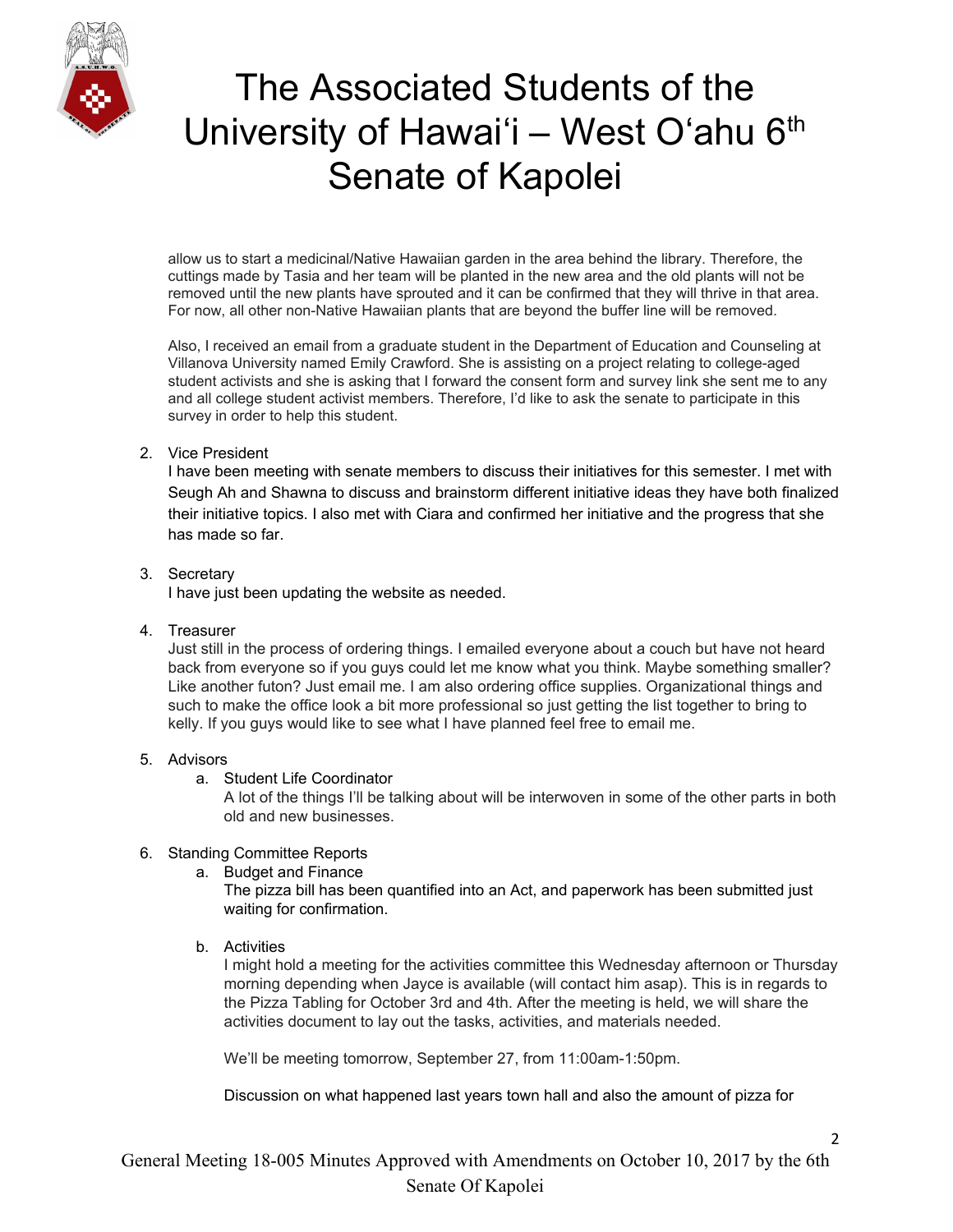

elections week.

- c. Legislative No new report.
- 7. Ad Hoc Committees
	- a. Elections Committee No new report.
	- b. Transition Committee No new report.
- 8. Senators Report
	- a. Senior Class Senator

Last week, with the vice president, Moana we discussed about the international issues as my initiative project. I haven't specified how to target international awareness issues yet. I will update with some outline next time.

b. Public Administration Division Senator I am currently looking for funding for the Connect Four board to make it more transferable and to make new pieces. It will approximately cost \$150. Wheels: \$10.87 each/ qt: 4, Bucket lids (Checker pieces): \$36.28 (24 pack) qt: 2, Paint and hardware: \$40.

There is leftover money from the bill before this and also paint and primer leftover.

c. Education Division Senator

I got our Education division chair, Dr. Mary Heller, to look into the program and is also pushing for it. We both contacted the financial aid director, Ms. Christina Padilla to look into making our university TEACH grant eligible. Dr. Heller has been reassuring to cc me when they meet or when some action has happened. I am waiting for further messages but both of them are on board so far. According to the federal loan agent, only the financial aid director can actually set up the grant at our school so fingers are crossed that I get a reply of a good news. As of now, I am sticking to this initiative since the first steps have been approached.

Last Saturday, I volunteered for Be a hero: Be a special education teacher held at UHWO. For next semester, I might want to work with Dr. Niles to maybe implement an ASL class at UHWO or a step into getting Deaf studies approved. However, this is still the first semester so I am not too worried about that yet.

#### 9. Caucus Ambassador

We went over the Board of Regions because the student region Brandon Higa does give us information relating to the BOR because they are looking for nominations for a seat on BOR, it is open to anyone, including the student seat because a seat might open up ending of 2018.

UH Manoa is wanting all CC's to pay the athletic fee for UH Manoa, KCC did bring this up last spring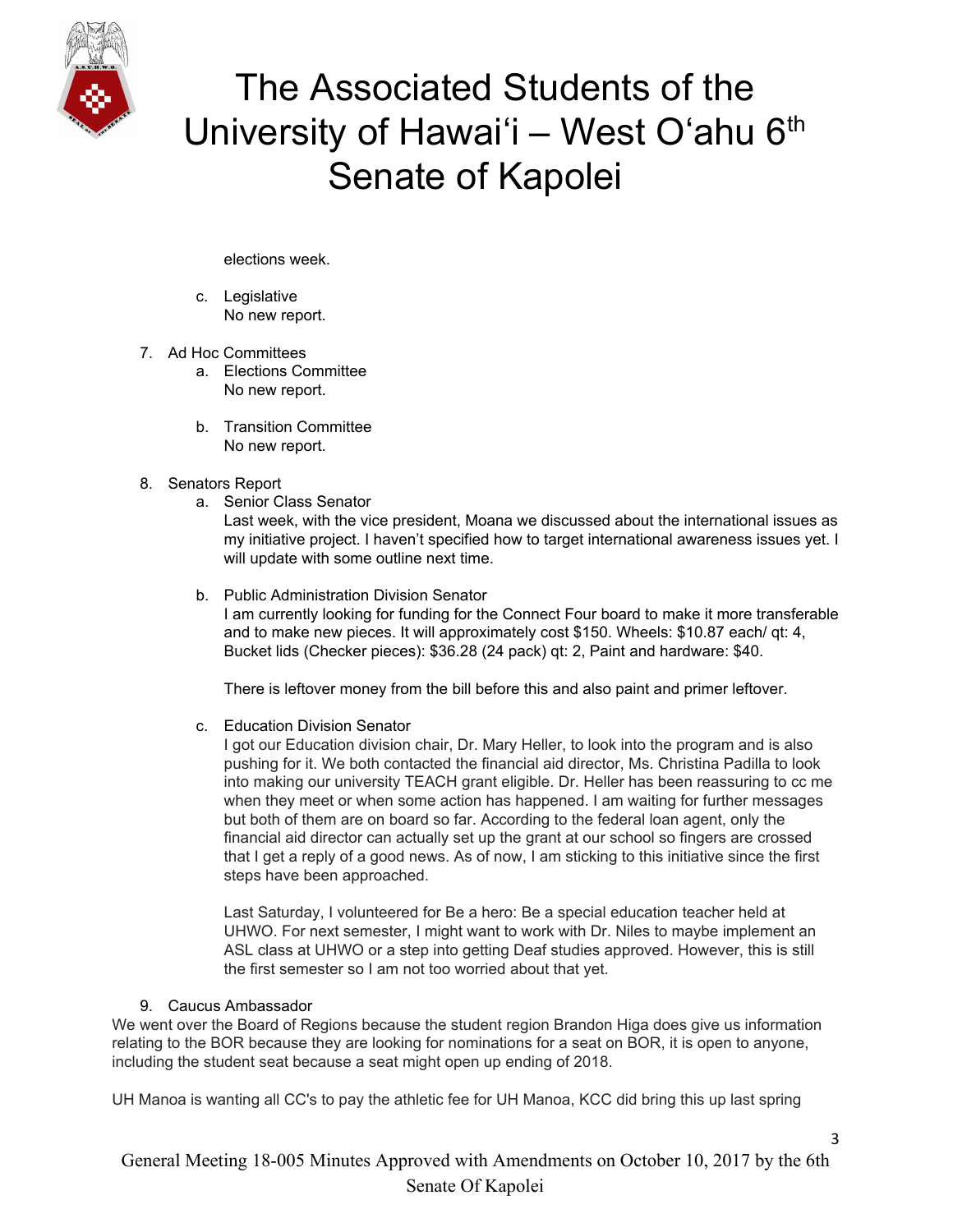

2017, saying that UH Manoa was trying to get them to pay the athletic fee whether they were going to attend the games or not. Now UH Manoa is trying to push that for all of the CC's

BOR committee meetings are open to the public however the student seat on the BOR can't be on all the committees and that they don't always have a vote, this is something I brought up.

LCC had their BOR meeting, and it came up with a deal to have a U-Pass, however it was brought up that UHWO did not receive any deal or any process. LCC is being presenting options and it is suppose to be a connection between LCC and UHWO, and they did not have any connection with UHWO, so we are unsure if the discussion has come up.

We brought u how distance learning students are paying students fee and a similar situation is appearing on Maui with their Nursing program, where they are paying a student fee, but the students themselves are not able to utilize where the money is going too. We are working towards a solution for this.

We were put into committees, Shawna is in the Mental Health. I am working with the other campuses to make our Mental health awareness better known to the students. Christielove is on the Open Educational Resources, things related to helping students further their

education here and their college experience and help them achieve their goals. This such as monthly munchies and west and welaxsation, things to help the students. This is a new committee so we are working on what our main purpose is going to be.

Some resolutions we are working on in Caucus is student representation at BOR meetings, food security, implementations of OARs, support for Native Hawaiians, DACA taking a stance, supporting our student, and supporting UH as a sanctuary institution.

Aloha spoke with Branden Higa, there has been a man emailing the BOR about pueos on our land. He has been emailing updated pictures, dated letters, and why it's illegal and I don't understand his intent was but its happening and it is something we should be on the lookout for. I guess we are saying there aren't a lot here, but this man does have pictures of our undeveloped campus or near our campus and I don't know how this will affect our development.

Discussion on the U-Pass. If Jayce can bring it up in the next HTT committee, and/or having to ask LCC who it is they spoke with on our campus, and the questioning of fee's since UHWO does already have a transportation fee.

#### 10. Campus Committee Report

a. Health,Transportation and Technology (HTT)Committee

I did share the google doc about the scanner and the transportation things, but no one has yet responded about any questions or concerns. Since the meeting isn't until December, I may have to go about and ask around myself.

Moana: The scanners already in the library have the copy right laws on them.

Jayce will be bring up concerns to whom may be able to answer our questions.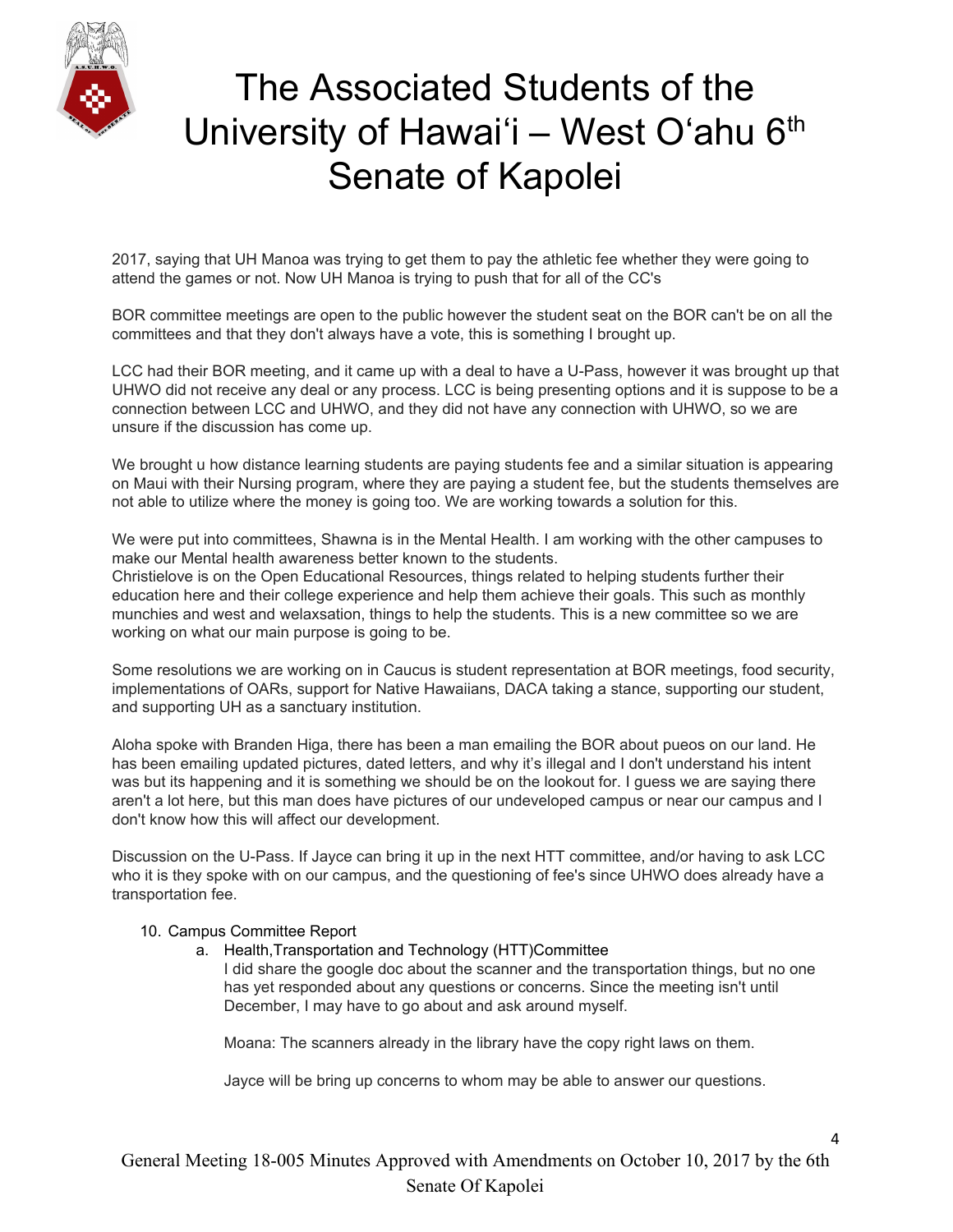

Lehua will also be asking those involved.

- b. Senior Staff Committee Due to misunderstand, I missed it.
- c. Faculty Senate Committee The next meeting will be next week Friday, Moana will be attending in Lehuas place.
- d. Campus Compliance Committee I was not able to attend the two previous meetings but I emailed Beverly Baligad if she could send me the minutes once they have it finalized. I am waiting for her response. I know that their next meeting will be about the LGBTQ pride month and is set to next week Thursday the 28th from 1pm-2pm. Unfortunately, this coincides with my 12:30-1:50 class time and I go to work right after. I will cc when they email the minutes.
- e. LRDP
	- i. IAELF Master Strategic Work Group No new report.
	- ii. Land/Facilities Work Group No new report.
	- iii. Long Range Academic Work Group No new report.
	- iv. Enrollment Management Work Group No new report.

Still waiting on email in regards to when the next meeting will be for all four committees listed above.

f. UHWO Art Committee They have not had a meeting yet.

#### **Unfinished Business**

- 1. Approval of Pizza Bill No new discussion.
- 2. Club Rush Debrief No new discussion.
- 3. Appointment of Caucus Representative No new discussion.

5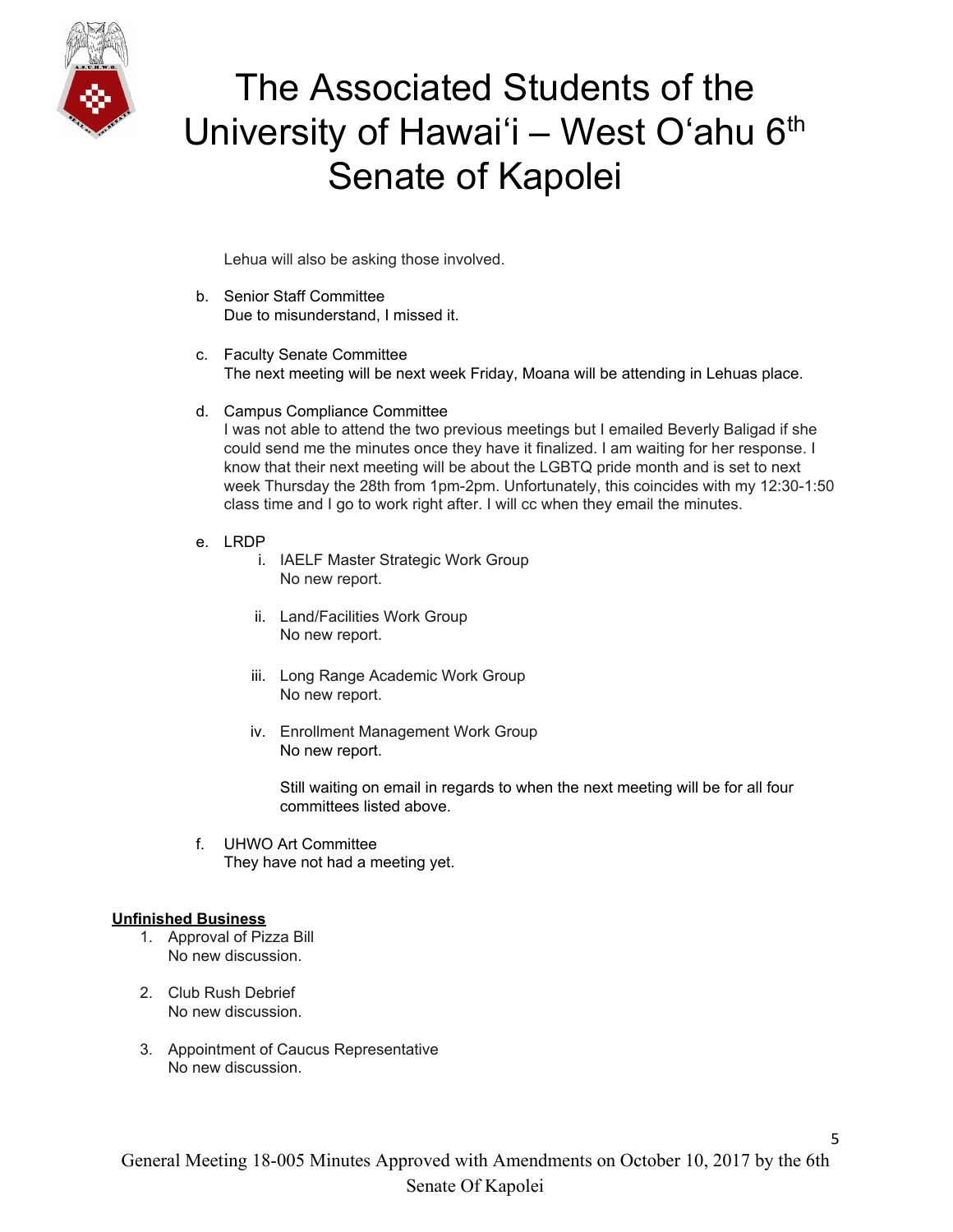

- 4. Student Complaint Letter: Transferable Credits Reported in President's report.
- 5. Student Complaint Letter: Native Hawaiian Plant removal from the Mālā Reported in President's report.
- 6. ASUHWO Representative for UH West Oʻahu Arts Committee No new discussion.
- 7. Tobacco Free College Program Grant No new discussion.
- 8. MidWest Academy Model Training Debrief and Next Steps In our last meeting, those present in this meeting used the Midwest Academy charts. Using the issues of graduation parking and awareness of International programs offered, we took a look at goals, organizational considerations, constituents, allies, appoints, targets, charts and tactics for each issue. We got off to a great start, but we are looking for another meeting to help us continue the process.

Both of these issues have been taken on as \_\_\_\_, the graduation parking by Shawna, and the International program awareness by Seung Ah. We are going to hold off on discussing another meeting date until everyone is back on the island, afters elections week and town hall.

#### **New Business**

1. Lā Kūʻokoʻa Resolution

I created a resolution stating that we as ASUHWO, support the raising solely of the Hawaiian flag on Hawaiian independence day as it was recognized holiday.

Tabled and defer resolution to the legislative committee.

2. Pizza Elections Event

If everyone can check their drives that Christielove has made, this is the doc we are going to use for the tabling for elections week.

3. Opting out of the Campus Compliance Committee There does not feel a direct need to be apart of this committee, as the discussion has been moved to the different events.

We will be looking into have someone else perhaps from the student activity fee board or having Shaina be a voice for student government, being able to represent the student body.

6

**Motion: to approve ASUHWO opting out of the Campus Compliance Committee Motion by: Jayce Oda Seconded by: Seung Ah Shin Vote: Unanimous**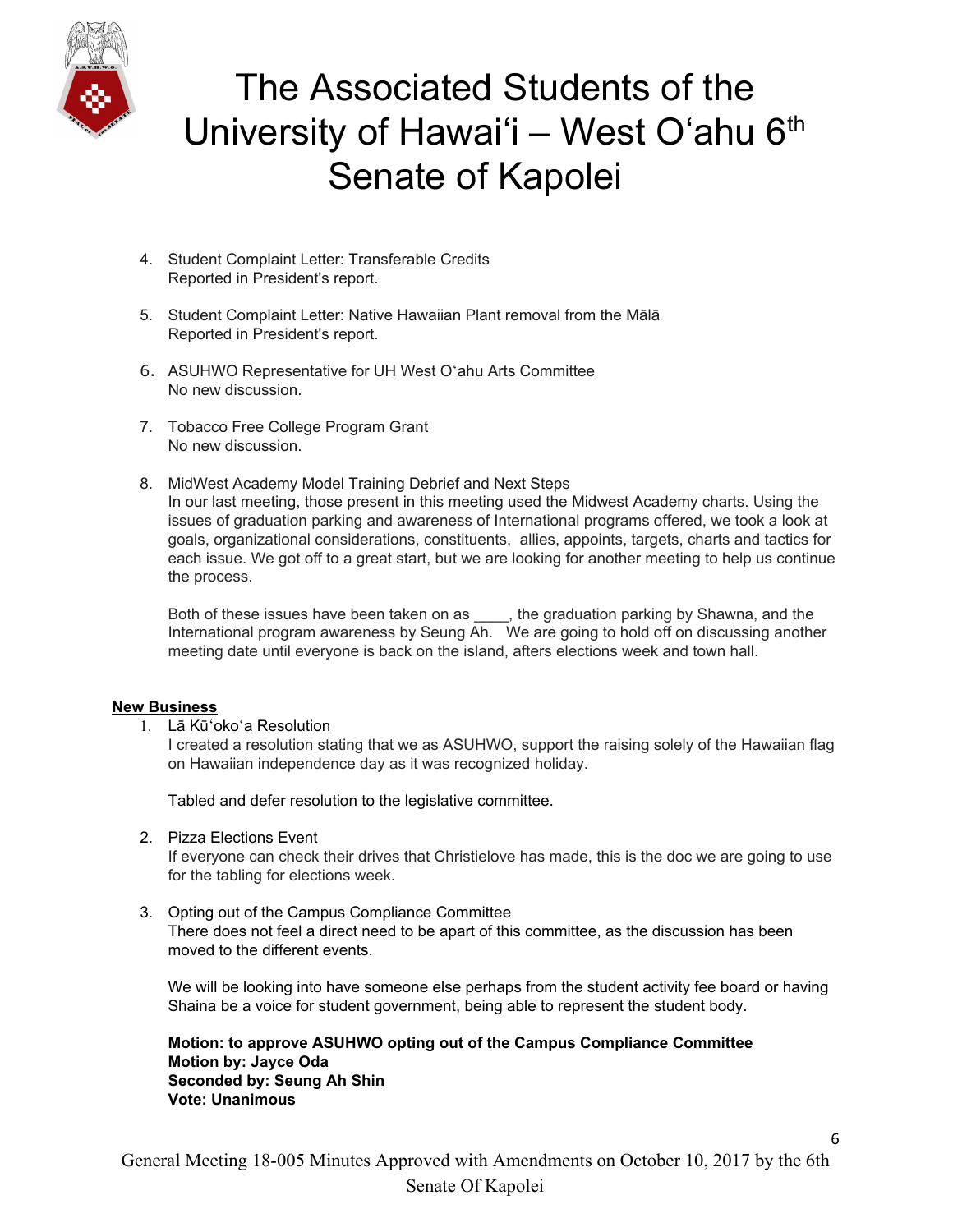

### 4. Cram Jam/Night Owl Nook

Last semester the Senate coordinated an event called Night Owl Nook, where from Monday through Thursday during the week of finals, we kept the student lounge, the loft and C225 open from 7pm to 2am. We offered light refreshments and coffee but nothing too strenuous. The No'eau Center, the library, and student life is looking to work with us to create an entire week before finals that is filled with opportunities for students.

Rouel met in a large meeting with the other departments and per Rebecca Crinos Email, it was agreed that we could run Night Owl Nook again but to relook at the days and times. Rebecca will be surveying the student body about what they prefer.

ASUHWO is looking to run Night Owl Nook Monday-Thursday. On Tuesday and Wednesday from 10pm-2am. Monday and Thursday from 7pm-2am. Someone will be telling Rebecca these are the times we agreed on prior to speaking with anyone else who is going to be involved.

Discussion on what activities might happen, and what Student Activity Fee Board are already thinking about doing.

### 5. Facilitating Student Input of the Four LRDP Work Groups

Lehua has been in contact with Judy, Jeffrey, and Kevin about allowing for student input on the four work group committees, letting the student body look at the different development plans that ASUHWO has seen and give the students a chance to give their input such as putting stickers and talking about the things they would like to see on campus and in the planning. Lehua spoke with Kevin about facilitating a student input event just for the land and facilities committee because their committee works on a timeline with developers so having a student input event sooner rather than later would be ideal.

This is going to be an event so we are going to need to promote it, and a few of us staffing.

#### **Announcements and Open Forum**

Rouel: Campus center board is putting on a student leadership summit for October 12 from 4pm-7:30pm. it is open to the student body. There is going to be a few speakers on topics related to leadership, and its free food provided. On October 13 is Splash Bash. They are also trying to having validated student IDs, and if it's not just to serve as a reminder to get it validated. Pueo Awards is on November 30, if we want to give out awards then we'd have to start thinking about it.

**Meeting Adjournment at 3:22pm Motioned by: Adryana DeAngelo Seconded by: Jayce Oda**

7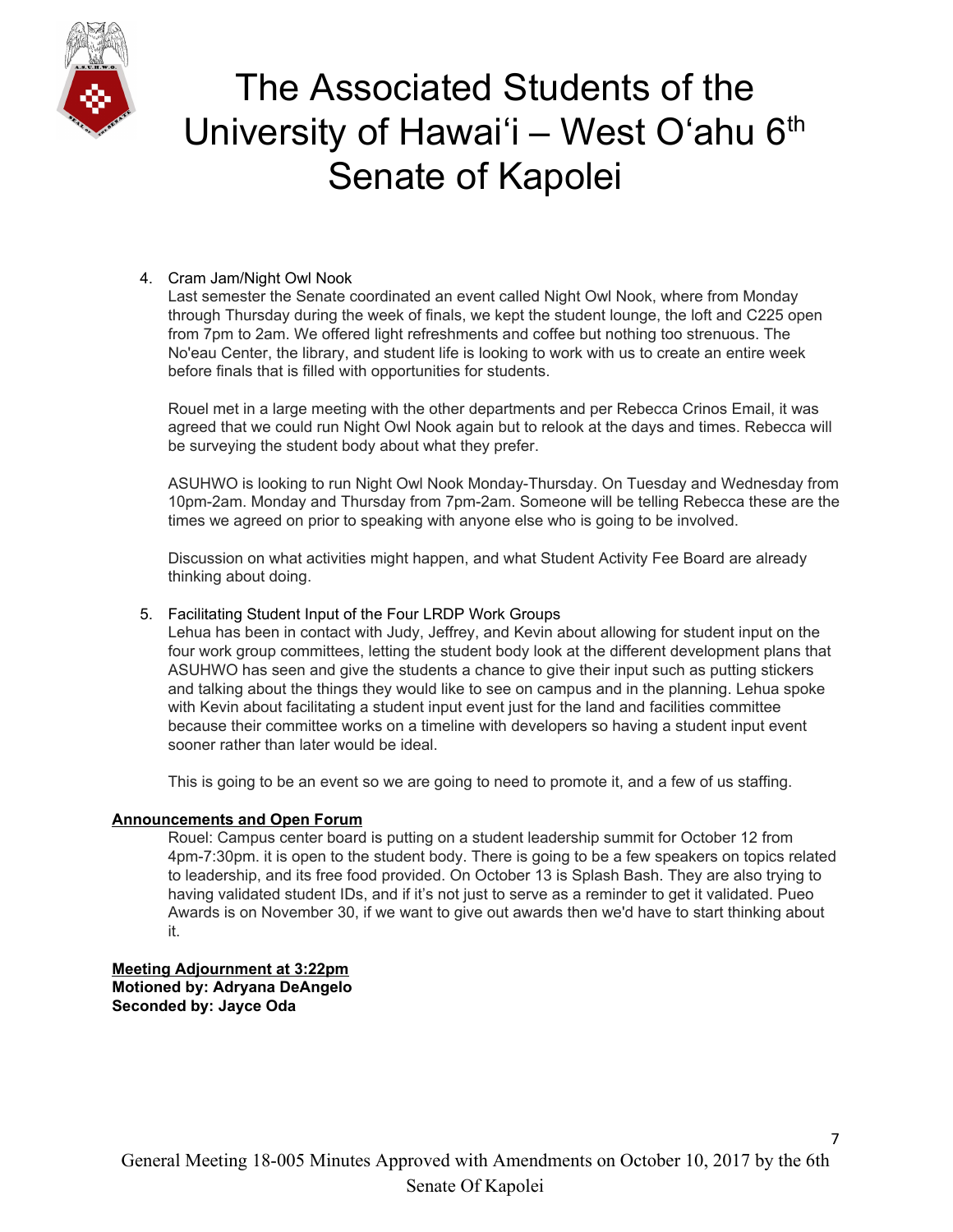

### **Voting Record**

| Voting Record for General Meeting 18-005,<br>Approval of Agenda and Minutes: To Approve<br>Minutes for GM 18-004 |    |     |         |         |
|------------------------------------------------------------------------------------------------------------------|----|-----|---------|---------|
| Name                                                                                                             | Ye | Nav | Abstain | Vote By |
|                                                                                                                  | а  |     |         | Proxy   |
| Moana                                                                                                            | x  |     |         | N/A     |
| Toomalatai                                                                                                       |    |     |         |         |
| Jayce Oda                                                                                                        | X  |     |         | N/A     |
| Adryana<br>DeAngelo                                                                                              | x  |     |         | N/A     |
| Seung Ah<br>Shin                                                                                                 | X  |     |         | N/A     |
| Ciara<br><b>Batulan</b>                                                                                          | X  |     |         | Yes     |

| Voting Record for General Meeting 18-005,<br>Approval of Agenda and Minutes: To Approve<br>Agenda for GM 18-005 |    |     |         |         |
|-----------------------------------------------------------------------------------------------------------------|----|-----|---------|---------|
|                                                                                                                 |    |     |         |         |
| Name                                                                                                            | Ye | Nay | Abstain | Vote By |
|                                                                                                                 | а  |     |         | Proxy   |
| Moana                                                                                                           | X  |     |         | N/A     |
| Toomalatai                                                                                                      |    |     |         |         |
| Jayce Oda                                                                                                       | X  |     |         | N/A     |
| Adryana<br>DeAngelo                                                                                             | X  |     |         | N/A     |
| Seung Ah<br>Shin                                                                                                | x  |     |         | N/A     |
| Ciara<br>Batulan                                                                                                | X  |     |         | Yes     |

| Voting Record for General Meeting 18-005,<br>Approval of Agenda and Minutes: To Approve<br>ASUHWO opting out of the Campus<br><b>Compliance Committee</b> |    |     |         |         |  |
|-----------------------------------------------------------------------------------------------------------------------------------------------------------|----|-----|---------|---------|--|
| Name                                                                                                                                                      | Ye | Nay | Abstain | Vote By |  |
|                                                                                                                                                           | а  |     |         | Proxy   |  |
| Moana<br>Toomalatai                                                                                                                                       | x  |     |         | N/A     |  |
|                                                                                                                                                           |    |     |         |         |  |
| Jayce Oda                                                                                                                                                 | x  |     |         | N/A     |  |
| Adryana                                                                                                                                                   | x  |     |         | N/A     |  |